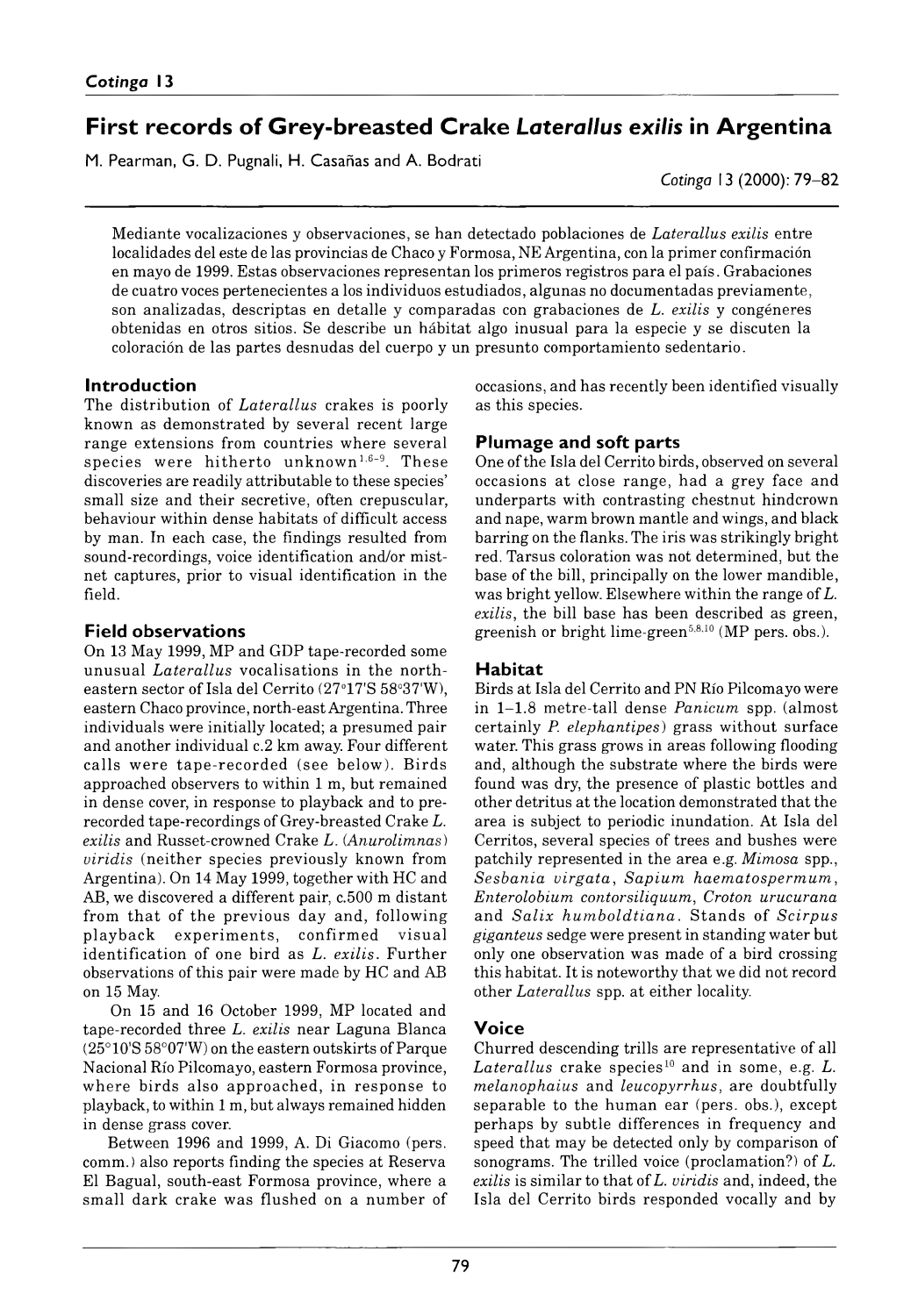

Fig. 1. First 4 secs. of unsolicited trill of *L. exilis*, Isla del Cerrito, Chaco Province, Argentina 13 May 1999 (M. Pearman)



Fig. 2. First 4 secs. of unsolicited trill of *L. viridis*, Reserva Natural Bosque de Mbaracayú, Depto. Canendiyú, Paraguay, 20 September 1995 (M. Pearman)



Fig. 3. Dit-dit series of *L. exilis* (segment), Isla del Cerrito, Chaco Province, Argentina, 13 May 1999 (G. Pugnali)



Fig. 4. Dit-dit series of *L. exilis* without introductory note (segment), Puerto Turi, Isla Yacyretá, depto Itapúa, Paraguay, 3 November 1995 (M. Pearman)



Figs. 5. 'Steam locomotive' annoyance call of *L. exilis* (segment), Isla del Cerrito, Chaco Province, Argentina, 13 May 1999 (M. Pearman)

approaching pre-recorded tape-recordings of trills of both *L. viridis* and *L. exilis.* The trills of these two species have an altogether more metallic timbre and less gurgled quality than those of *melanophaius* and *leucopyrrhus.*

Recordings were made using Sony TCM 5000 tape-recorders and Sennheiser ME80 microphones, and later analysed and duplicated using Avisoft SASLab Light 1 and Gram Spectrogram Version 4.1.2.

#### **Trills (proclamation?)**

The unsolicited trill of *L. exilis* (Fig. 1) begins at 3.1 kHz and descends to 2.17 kHz in six seconds at a constant speed of 21 notes per second. Some trills of *exilis* are preceded by a brief introductory trill lasting 0.4 seconds. The trill of *L. viridis* (Fig. 2) also has a duration of six seconds but, in closer analysis, can be seen to be composed of alternate high-low-high frequency notes. These notes begin at 2.8 and 2.45 kHz and descend to 2.45 and 2.1 kHz, with an initial speed of 28 notes per second, slowing to 25 notes in the final second.

A shorter, harsher trill of *L. exilis* was taperecorded in response to playback. This trill is essentially similar to that described above (Fig. 1), but has a shorter duration (up to 4 seconds); beginning at 3.1 kHz and ending abruptly at 2 kHz, with a speed of 20 notes per second, slowing slightly to 19 notes per second at the end.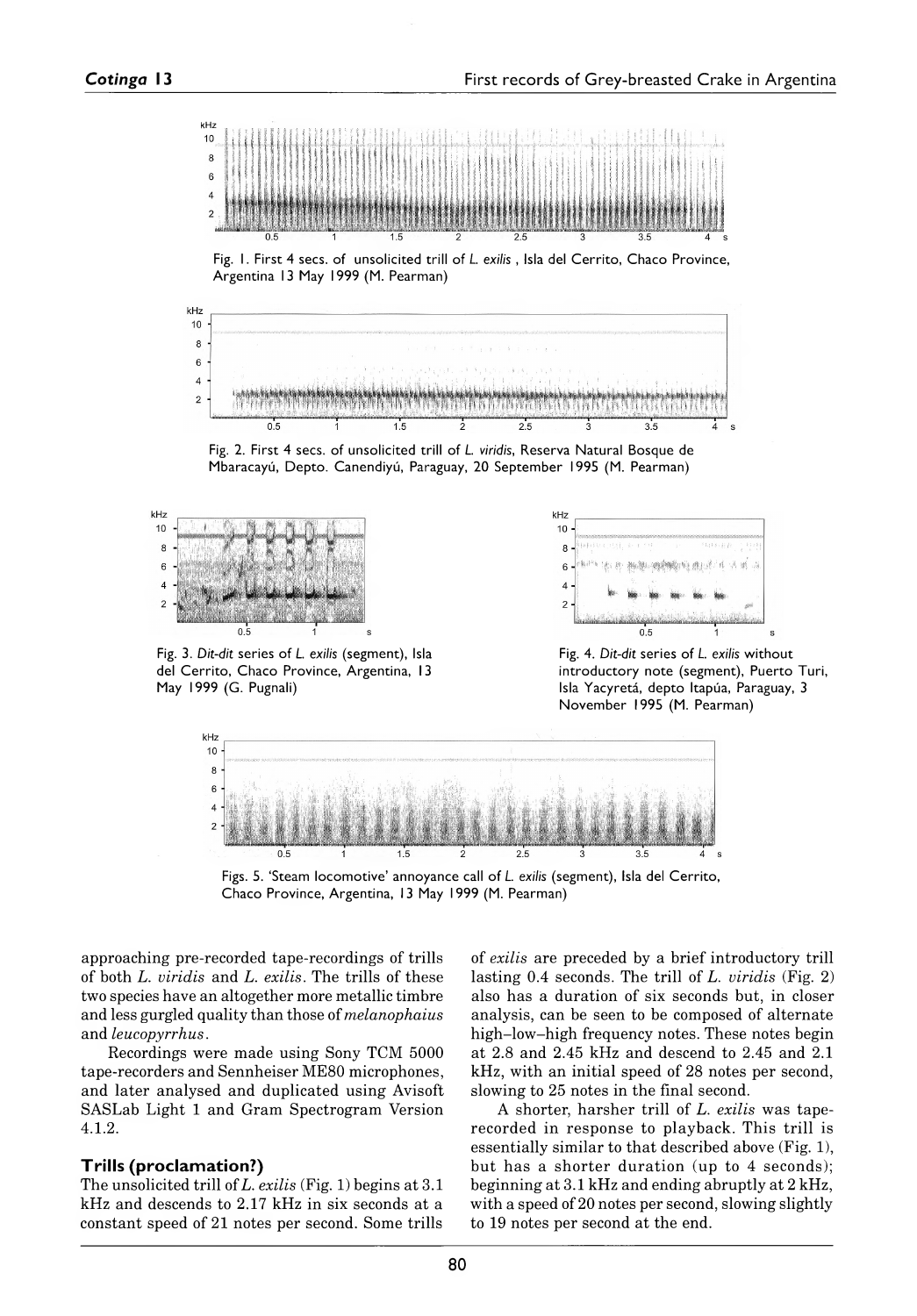#### *Dit-dit* **call**

*L. exilis* appears to have a voice unique among *Laterallus* crakes, comprising a series of *dit-dit-dit* notes, used in excitement or alarm<sup>10</sup>. We taperecorded this voice at Isla del Cerrito (Fig. 3) and PN Rio Pilcomayo. The series often begins with two lower-pitched introductory notes *düt dt*, followed by a monotone series of 7–13 *dit* notes at 3 kHz and with harmonies reaching 9 kHz. The speed is six *dit* notes per second. This voice matches recordings of *L. exilis* from elsewhere (Fig. 4) although the speed of notes varies; a bird on Isla Yacyretá, Paraguay, gave seven notes per second.

#### **Steam locomotive voice**

Another, very different and undocumented, voice was tape-recorded in response to playback. This voice, as far as we are aware, is also unique to *L. exilis* and apparently constitutes an annoyance vocalisation (Fig.  $5$ ). It commences with  $12$ introductory *chut* notes, slowly rising from 1.15 to 1.8 kHz in three seconds, followed by a long series (39 seconds) of low-pitched hoarse rasps, at a constant speed of seven per second, sounding very much like a steam locomotive train. More moderate and conservative versions of this type of vocalisation have been described for two other *Laterallus* spp.: *L. ruber*<sup>3</sup> and *L. jamaicensis<sup>2</sup>.* 

All vocalisations of *L. exilis* on Isla del Cerrito were recorded between 09h00 and 13h00 and no unsolicited voices, nor any resulting from playback experiments, were heard at dawn, dusk or any other time. At PN Río Pilcomayo birds vocalised at dawn and dusk, as would be expected of a *Laterallus* crake during the austral spring.

#### **Discussion**

*L. exilis* is a wide-ranging monotypic species with an assumed disjunct distribution as follows: Belize south through Central America to north-west Colombia; northern Venezuela, Trinidad and Guyana; south-west Colombia and north-west Ecuador; Amazon basin in Brazil, south-east Colombia, east Ecuador, east Peru and northern Bolivia; extreme north-east Brazil; south-east Brazil; and southern Paraguay<sup>10</sup>.

All Paraguayan records are post-1979, and are from three localities<sup> $4,7,9$ </sup>; one close to north-east Formosa province, Argentina, and two localities directly opposite Argentine territory: Pilar on the Río Paraguay opposite south-east Formosa province; and Isla Yacyretá on the Río Paraná, opposite northern Corrientes province. Its presence in Argentina was therefore to be expected. Isla del Cerrito is situated at the confluence of the Paraguay and Paraná rivers and lies c. 200 km east of Yacyretá. We therefore expect the species to be discovered in suitable habitat along the southern coast of the Río Paraná in northern Corrientes province, and

possibly also in south-west Misiones province, Argentina.

We strongly suspect that the Argentine population is sedentary; birds were loosely paired in May (the austral autumn) and Paraguayan records come from January, August and November4,7,9 i.e. in the austral spring, summer and winter. Furthermore, the species is not definitely known to migrate elsewhere within its range, although some movements have been inferred<sup>10</sup>.

Cattle had been present at the Isla del Cerrito locality as revealed by recent tracks along all the paths we explored. The presence of several pairs of *L. exilis* in this area suggests cattle do not adversely affect the species.

The location of *L. exilis* in grass without surface water is somewhat unusual for the species. It is usually encountered in habitats with standing water of  $5-15$  cm depth<sup>10</sup> (MP pers. obs.), and there is only one reference to occurrence in a dry habitat<sup>3</sup>. We suspect, however, that the birds probably remained in the same grassland that was previously inundated once water levels had receded.

## **Acknow ledgem ents**

We thank Carlos Leoni, Valeria Acevedo and Andres Carie from Aves Argentinas (AOP) Resistencia, Chaco, who provided invaluable logistical support during our stay in Chaco province. Barry Taylor provided critical comments on the manuscript. Alejandro Di Giacomo kindly allowed us to report his findings in Formosa.

# **References**

- 1. Brace, R., Hornbuckle, J. & St. Pierre, P. (1998) Rufous-faced Crake *Laterallus xenopterus',* a new species for Bolivia with notes on its identification, distribution, ecology and conservation. *Cotinga* 9: 76–80.
- 2. Eddleman, W. R., Flores, R. E. & Legarre, M. I. (1994) Black Rail. In Poole, A. & Gill, F. (eds.) *The birds of North America.* Philadelphia: Academy of Natural Sciences of Philadelphia & Washington DC: American Ornithologists' Union.
- 3. Haverschmidt, F. (1974) Notes on the Greybreasted Crake *Laterallus exilis. Bull. Brit. Orn. Club* 94: 2–3.
- 4. Hayes, F. E. (1995) *Status, distribution and biogeography of the birds of Paraguay.* Colorado Springs: American Birding Association (Monogr. Field Orn. 1).
- 5. Howell, S. N. G. & Webb, S. (1995) *A guide to the birds of Mexico and northern Central America.* Oxford: Oxford University Press.
- 6. Lowen, J., Bartrina, L., Clay, R. P. & Tobias, J. (1996) *Biological surveys and conservation priorities in eastern Paraguay.* Cambridge, UK: CSB Conservation Publications.